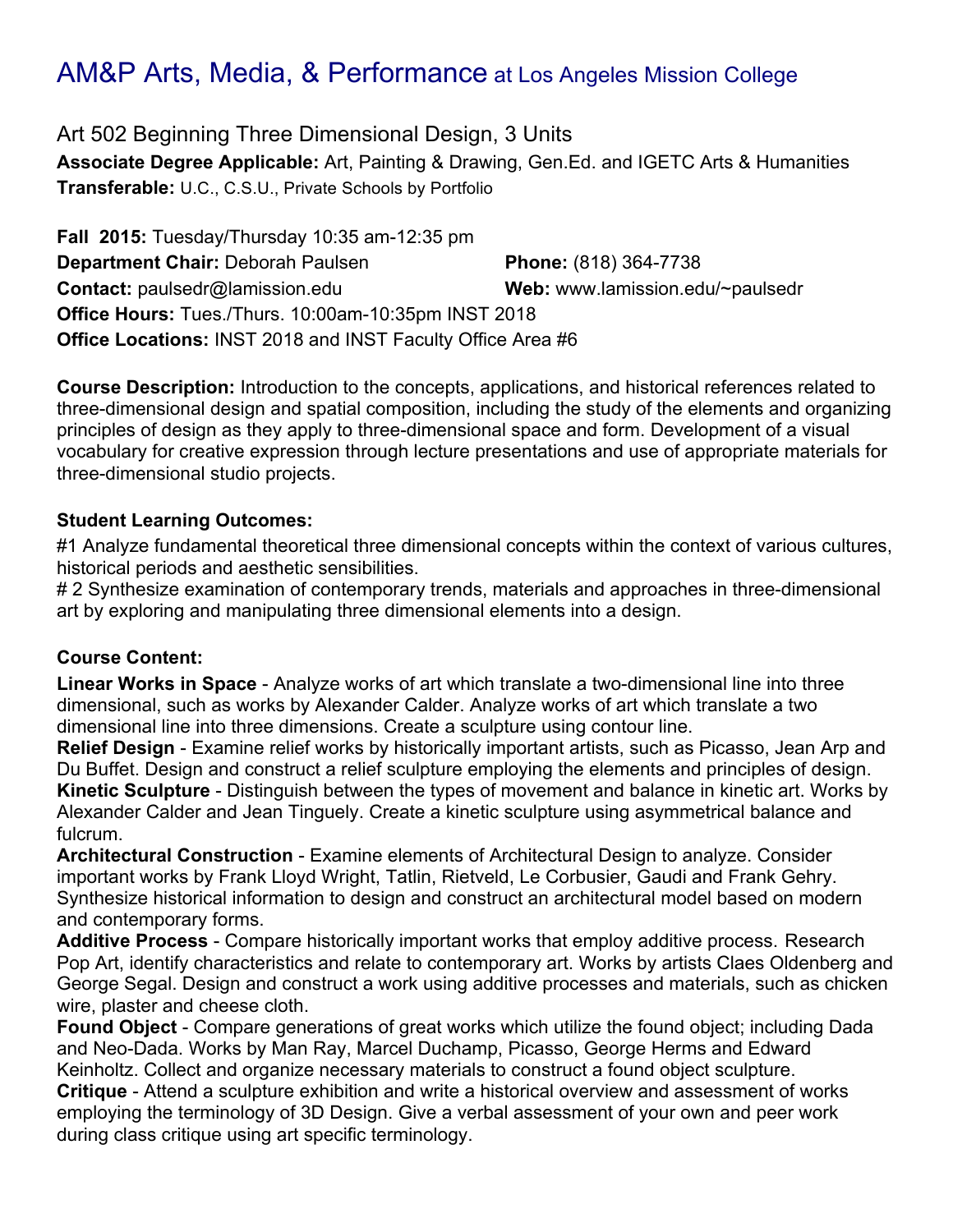Policies (as adapted from Los Angeles Mission College Catalog)

**Attendance:** Students who have pre-registered for a class and who do not attend the first meeting of the class forfeit their right to a place in the class.

Students are expected to attend every meeting of all classes for which he or she is registered. A student absent from classes for emergency reasons must inform the instructor of the reason for the absence.

Whenever absence "in hours" exceed the number of hours the class meets per week, the student may be excluded from the class by the instructor. This means if you miss more than one class, you may be excluded. It is the student's responsibility to officially drop any class he/she does not continue to attend.

**Students with Disabilities:** Disabled Students Programs and Services (DSP&S) at Los Angeles Mission College is a support system that enables students to fully participate in the college's regular programs and activities. DSP&S provides a variety of services from academic and vocational support to assistance with Financial Aid. If you are a disabled student and need a modification, special assistance or accommodation in order to participate in this class, alert the instructor promptly and contact the DSP&S office at 818 364-7732 or 818 364-7861. Modifications, special assistance or accommodations can only be made with proper documentation and coordination with DSP&S.

**Standards of Student Conduct:** Students are expected to maintain a professional level of conduct to facilitate a learning environment. Use of profanity in class in not appropriate and will not be tolerated. Please see the LAMC College Catalog, page 36 for more info. on Student Conduct. Procedures as outlined in the catalog will be followed regarding student discipline.

**Cheating and Plagiarism** is the "wrongful appropriation" and "stealing and publication" of another author's "language, thoughts, ideas, or expressions" and the representation of them as one's own original work. Plagiarism is considered academic dishonesty. (Wikipedia on Plagiarism) The instructor reserves the right to determine if cheating or plagiarism has occurred; if it does the student will received a "F" on the assignment or exam, and may receive a "F" for the course.

**Children and Animals:** Children and Animals are not allowed in the classroom for safety purposes (other than registered dogs that help people with physical challenges).

**Cell Phones:** Turn them off or set to vibrate, as to not disrupt lectures and learning environment. Do not text on your cell phone during class. Conducting research for a project is okay during lab time.

**Break:** Students are encouraged to take a break, not to exceed 10 minutes during the middle portion of the class. This is a non-smoking campus. Do not smoke near walkways or doorways.

**Final:** If you cannot attend the final you must make arrangements with the instructor prior to this date. A student who does not participate in the final or does not turn in the final assignment and does not qualify for an "Incomplete" will be assigned the grade of "F" for the final. This grade will be averaged in to determine the course grade.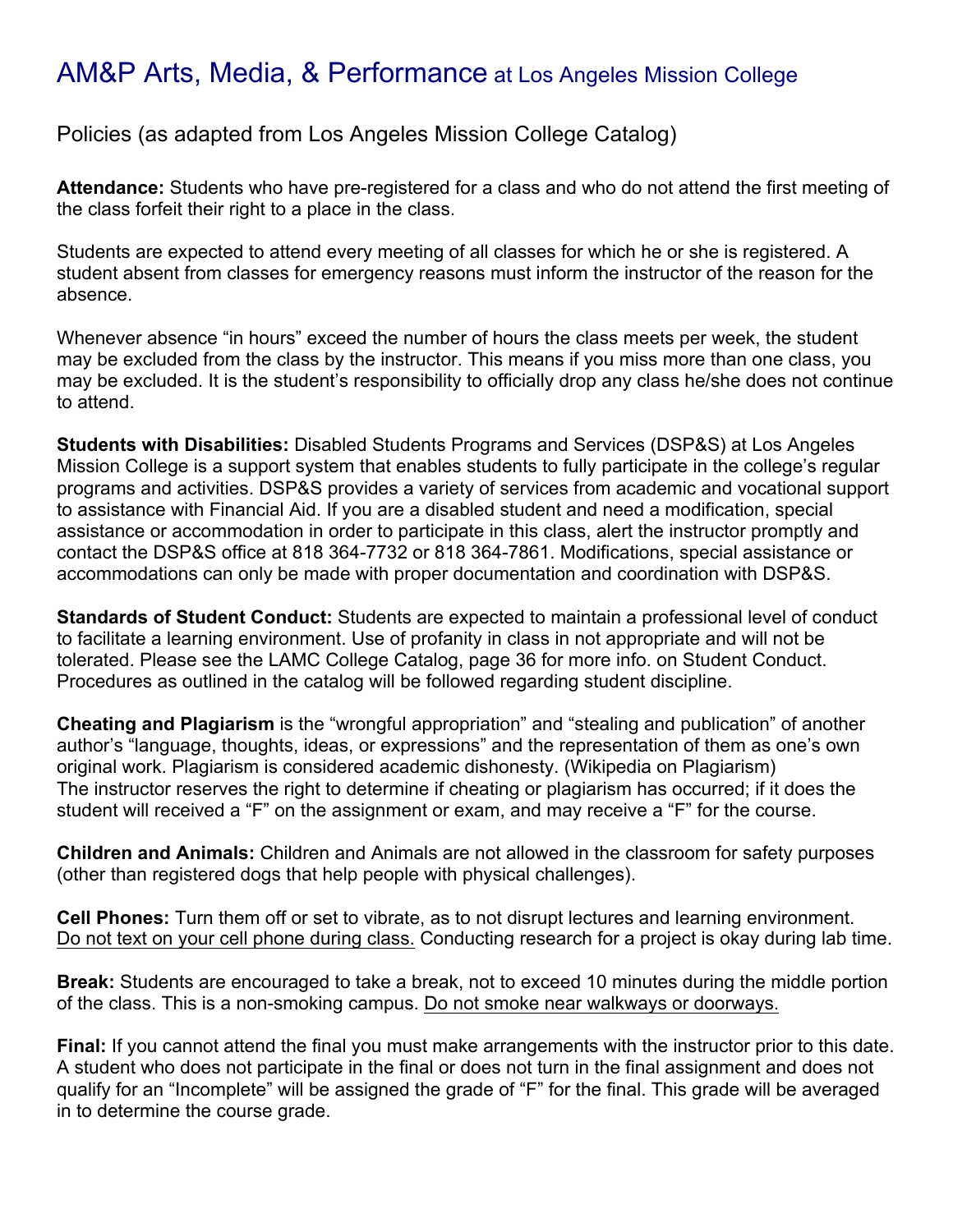# Time Line

Assignments are included in the class packet; and need to be printed from my web-site, the rubrics in the packet need to be turned in with each assignment. Allow for time both inside and outside of class to successfully complete the assignments.

It is required that you bring the necessary art materials and tools to each class. Use the below time-time as a preparation guide. If you come to class unprepared to work during the lab. time you will loose daily preparation points that counts toward your final grade.

Each project needs to be discussed with the instructor in the proposal phase and be accompanied by a drawing to be turned in with each project.

**Basic Calendar:** Lecture and Studio Activity (adjustments will be made as needed)

- **Sept. 1 Introduction to Course** Requirements and materials.
- **Sept. 3 Elements and Principles of Design:** Continuous line drawings for wire sculpture
- **Sept. 8 - 10 Wire Sculpture** Featured artist Alexander Calder; Materials: copper, electrical or bailing wire, needle nose pliers, optional wood base w/shoe wax stain.
- **Sept. 15 Critique - Wire Project Due**
- **Sept. 17 Relief Design** Materials: Cardboard (or law book), utility knife (or X-acto knife), tacky glue, optional - paint, no spray paint, additional materials such as drawing materials or textures.
- **Sept. 22 - 24 Relief Design** continued...
- **Sept. 29 Critique - Relief Design Due**
- **Oct. 1 Kinetic Sculpture** Materials: florist wire (18 gauge) needle nose pliers, X-acto knife and other materials such as card stock paper, foam paper, plastic milk containers or other objects (check with instructor)
- **Oct. 6 - 8 Kinetic Sculpture** continued...
- **Oct. 13 Critique - Kinetic Sculpture Due**
- **Oct. 15 Innovative Architecture (DVD Sketches of Frank Gehry)**  Choice of materials/suggested: foamcore, balsa wood, tacky glue, x-acto knife and other materials such as color paper, paper clips, ruler.
- **Oct. 20 - 27 Innovative Architecture** continued...
- **Oct. 29 Critique - Innovative Architecture Due**
- **Nov. 3 POP ART (Additive Plaster Process)** Materials: 1" chicken wire or other mesh, Plaster of Paris, cheese cloth, small and large plastic bags, medium sized plastic bucket, gesso, latex paint, sample or reject paint from hardware store. **Extra Credit - Museum Paper due Nov. 3**
- **Nov. 3 - 24 POP ART** continued
- **Dec. 1 Critique - POP ART Due**
- **Dec. 3 Found Object Sculpture – (Brothers Quay Films)**

Found objects and ways to connect them such as epoxy, wire, screws, nails and hammer.

**Dec. 8 - 10 Found Object Continued**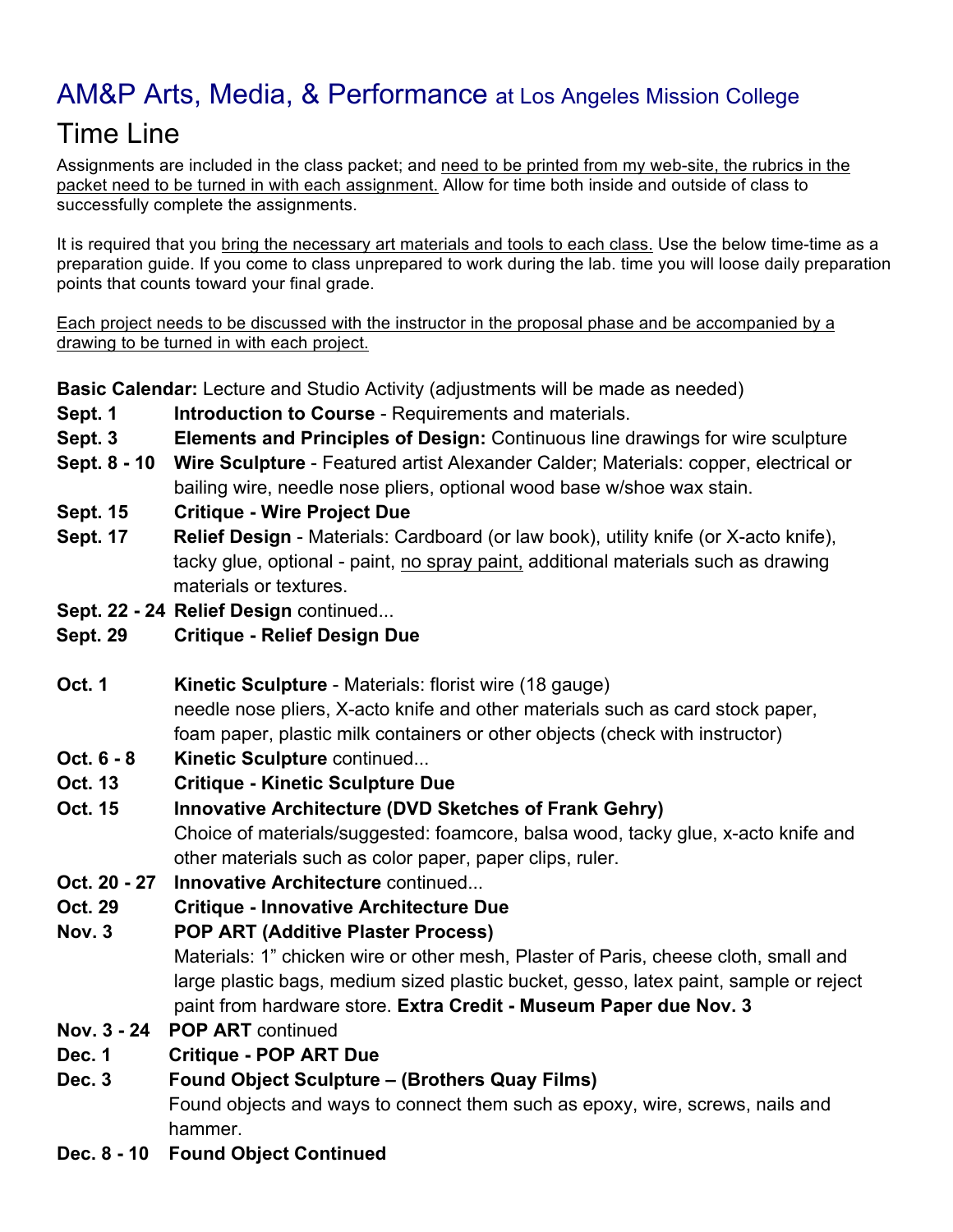#### Course and Grading Criteria

**Grading System** - For each project you will be credited up to 4 points considering:

- 1. Is the problem effectively solved within the boundaries of the assignment? Were the directions followed?
- 2. Technical ability: concept drawing, use of materials, solid structure
- 3. Craftsmanship: time, care, effort spent
- 4. Personal approach: insight, creativity, unexpected answer

**Critique:** At the completion of each assignment, everyone will display projects for critique. The purpose of this is to 1) see each others work, 2) learn to discuss the projects in an objective way, using art specific terminology 3) consider how the projects may be improved.

**Critique points:** will be given for 1) bringing your project to critique, 2) bringing yourself to critique 3) thoughtfully contributing observations to critique. (no work, no points) You could **complete every project on-time** and earn an "A" on all of the projects, but still get a "B" in the class for lack of general class participation and presenting/talking during critique. Learning happens collectively. Share and contribute to the studio environment.

**Sketchbook/Progress Points:** will be given at the end of class. These points will be credited on the grading rubric for each project. Each evening you need a sketch, project proposal, bring appropriate materials to class and make conceptual and/or physical progress.

**Notes in my grade book:** AL (Arrived Late), LE (Left Early), UN (Unprepared), DW (Didn't Work) and LM (Left Mess). Grades for participation and preparedness, and cleaning-up are factored into each rubric. Please be responsible for throwing out trash and leaving the tables, floors and common areas clean.

| <b>Projects &amp; Extra Credit Museum Paper:</b><br>(POP ART Project counts double) |  |                    |         |  |
|-------------------------------------------------------------------------------------|--|--------------------|---------|--|
| <b>Random Quizzes/Notes/Daily Prep Points:</b>                                      |  |                    |         |  |
| <b>Critique Participation:</b>                                                      |  |                    |         |  |
| Total                                                                               |  |                    | $100\%$ |  |
|                                                                                     |  |                    |         |  |
| $A = 3.8 - 4.0$ $C = 2.0 - 2.2$                                                     |  | $A = 100\% - 90\%$ |         |  |
| $A- = 3.5 - 3.7$ $C- = 1.6 - 1.9$                                                   |  | $B = 89\% - 80\%$  |         |  |
| $B+ = 3.2 - 3.4$ $D+ = 1.3 - 1.5$                                                   |  | $C = 79\% - 70\%$  |         |  |
| $B = 2.9 - 3.1$ $D = 1.2 - .09$                                                     |  | $D = 69\% - 60\%$  |         |  |

 $B- = 2.6 - 2.8$   $D- = 0.7 - 0.9$   $F = 59\% - 0\%$ 

 $C+= 2.3 - 2.5$  F = 0.0 - 0.6

**Late work:** All work is expected to be turned in on time as a matter of professionalism. If you are absent, check in the syllabus and make up work before returning to class, you may e-mail the instructor if further clarification is needed. Any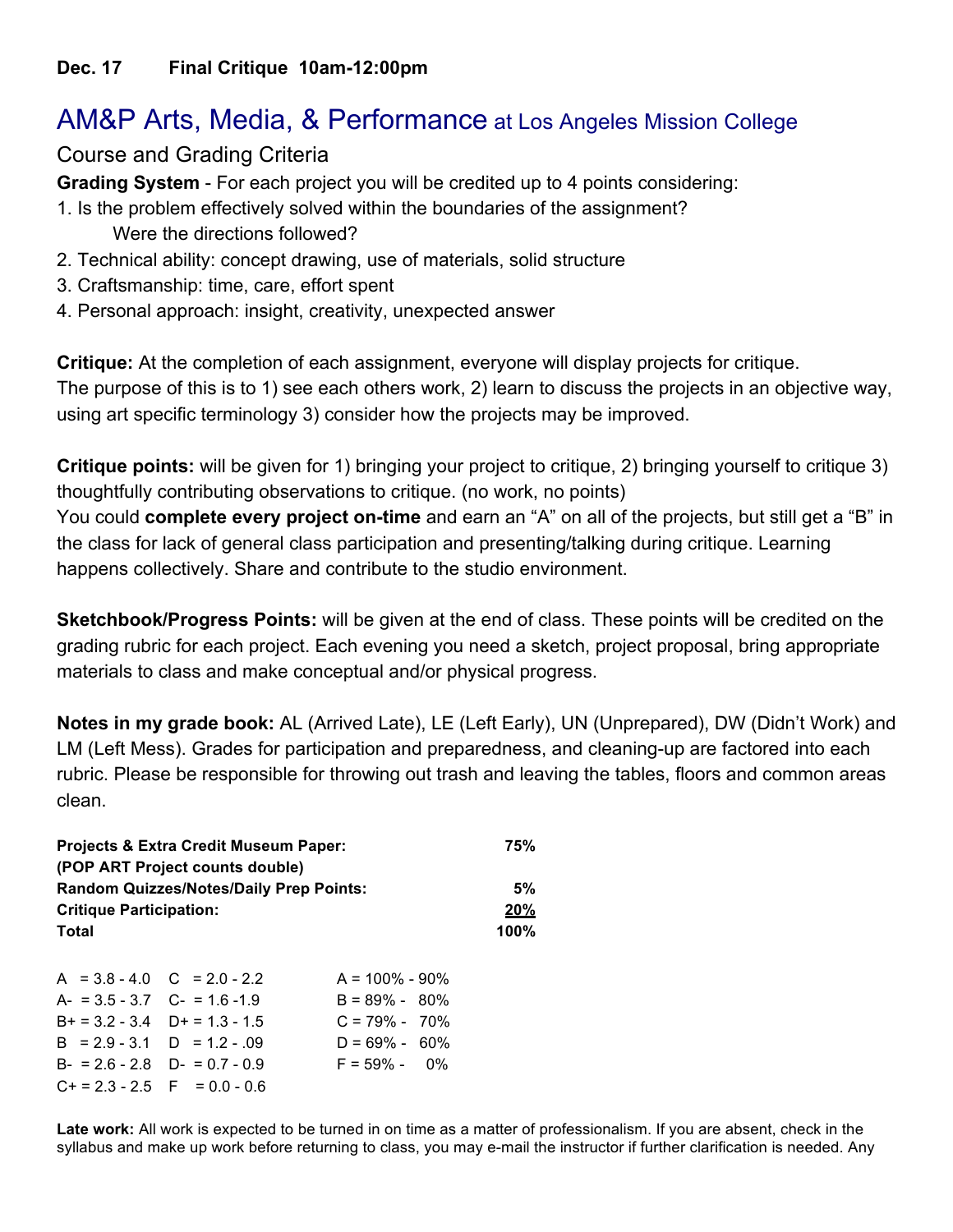late work will be graded in two ways: the initial grade on the project will be lowered .4 grade for every class meeting it is late, also your participation grade will be lowered as you can not fully participate in the critique without work to present.

### AM&P Arts, Media, & Performance at Los Angeles Mission College

### Books

**Sketch Book & Color Pencils Lined Note Book (or loose paper) for notes and quizzes Required:** Art 502 Three Dimensional Design Packet by Deborah Paulsen (print from on-line) required by second week. (Packet Rubrics must be turned in with Projects for grading, review rubric before starting each project) **Optional:** Model Making: A Basic Guide by Martha Sutherland

#### Art, Craft and Hardware Supplies:

| <b>All Projects</b><br><b>Wire Sculpture</b> | Sketch book or typing/drawing paper, and color pencils<br>Sturdy copper, electrical or bailing wire (18 gauge)<br>Needle nose pliers<br>Optional wood base w/shoe wax stain                                                                                                                                                                                                                                                                                                                                                                        |
|----------------------------------------------|----------------------------------------------------------------------------------------------------------------------------------------------------------------------------------------------------------------------------------------------------------------------------------------------------------------------------------------------------------------------------------------------------------------------------------------------------------------------------------------------------------------------------------------------------|
| <b>Relief Design</b>                         | Cardboard (or law book), Tacky Glue, Utility knife (or X-acto knife),<br>metal ruler 12" or 24"<br>Optional: any paint (except spray paint), color or textured papers                                                                                                                                                                                                                                                                                                                                                                              |
| <b>Kinetic Sculpture</b>                     | Florist Wire 16 - 18 gauge (Michael's), Needle nose pliers, X-acto knife<br>Card stock paper, foam paper, plastic milk containers or objects                                                                                                                                                                                                                                                                                                                                                                                                       |
| <b>Innovative Architecture</b>               | Foamcore, balsa wood or air dry clay, tacky glue, X-acto knife,<br>metal ruler 12" or 24"<br>Any previous materials such as paint or texture<br>Other materials such as wire                                                                                                                                                                                                                                                                                                                                                                       |
| <b>Additive Sculpture</b>                    | 25 lb. bag of Plaster of Paris or other casting plaster<br>(may share bag with another student to split cost)<br>Several yards of 1 "chicken wire or other mesh<br>3 - 4 packets of cheese cloth (Hardware Store or Wallmart)<br>Small and large and plastic bags<br>Medium sized plastic bucket<br>Several rubber or non-latex gloves<br>(a box of rubber gloves could be shared)<br>Optional: dust mask<br>1 Quart Gesso and/or latex paint, acrylic paint for details<br>sample or reject paint hardware store<br>Small and large paint brushes |
| <b>Found Object</b>                          | Found objects and ways to connect them such as<br>epoxy, wire, screws, nails (I have hammers if needed)                                                                                                                                                                                                                                                                                                                                                                                                                                            |